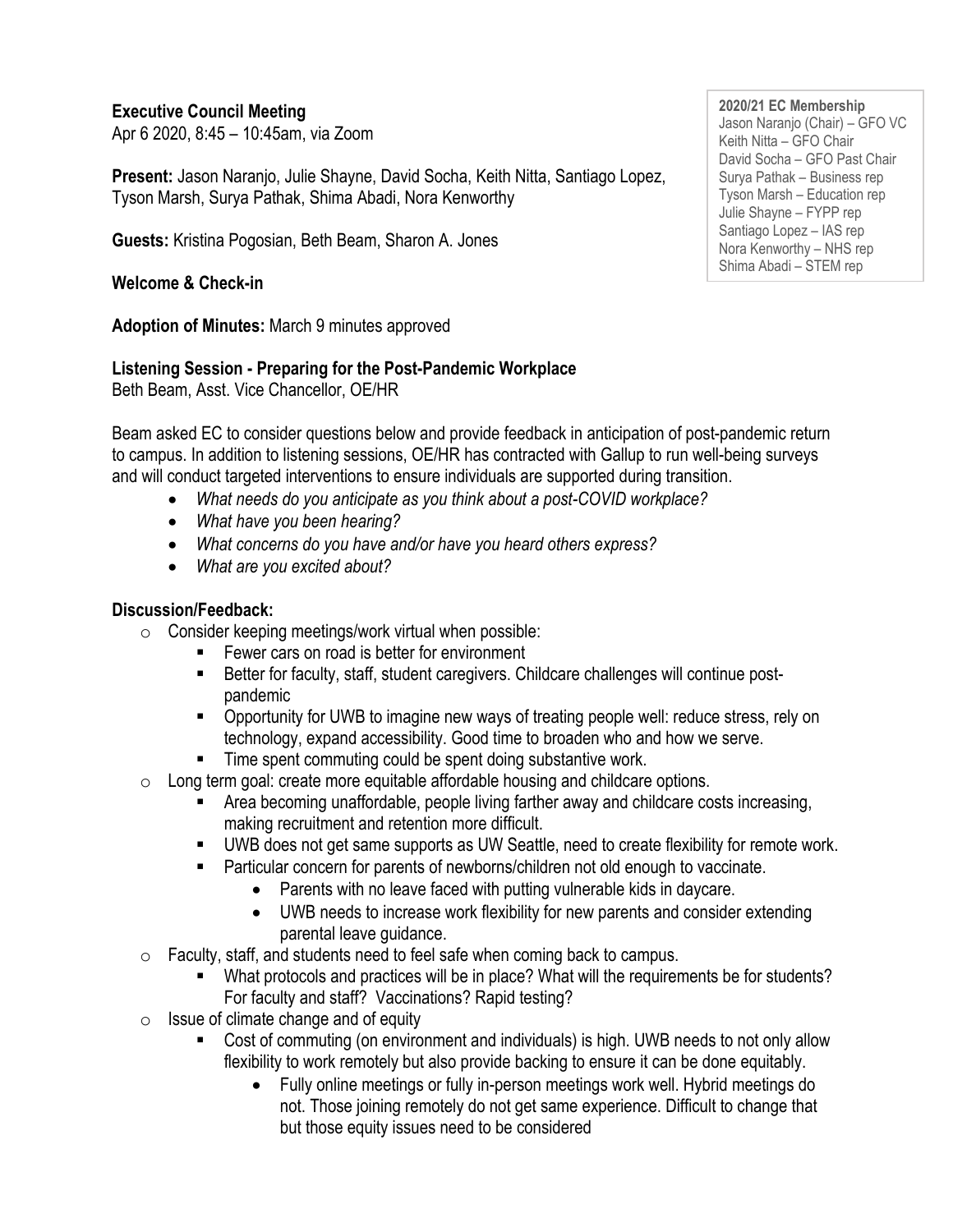- People will continue working from farther away. This is an opportunity to consider negative impacts of travel (local and beyond) on environment and individual and find ways to work remotely in prudent and effective ways
- $\circ$  People are craving interaction. Being intentional and prioritizing meaningful campus involvement in spaces will make those interactions less of a drain and more of a time to create and celebrate.
- $\circ$  Need to check in with students
	- Students are not as excited about taking hybrid courses as faculty are about teaching them. Students are craving/need the in-person interaction.
	- Some students will benefit from the hybrid structure but some students need/want to be in a physical classroom, especially after this time of isolation.
- $\circ$  Envisioning UWB as a premiere provider of equitable education
	- Different student bodies and different programs have different needs. One size does not fit all. Need to identify different needs and where they intersect in post-pandemic world.
		- What kind of technology, programming, scheduling, flexibility are we offering to students, faculty and staff?
		- What does UWB envision as the university life that people are coming to? Need to think of the whole experience as a campus.
		- Having safety protocols in place is going to be crucial to returning confidence about coming to campus.
- o VCAA office surveys
	- Faculty survey focusing on instruction going out soon (What works well on campus vs. off? What resources do you need?, etc.)
	- Student survey going out mid-quarter and structured to mirror faculty survey in the hope of seeing intersections.
	- Hope to have data by summer
- o UWB needs to rethink the importance of faculty service. Our communities need us.
- $\circ$  In order to diversify faculty being recruited and retained at UWB, need to think creatively (as affordability plummets) about how things can be changed/adjusted to reduce cost for individuals (flexibility in commute, childcare on campus, etc.).
- o Need to think differently about how/where we work. If UWB values community-engagement, no reason "back to work" can't/shouldn't happen in the community. Need to think broadly and flexibly.

Beam thanked the council for their thoughtful candor and asked them to reflect on what they are excited or hopeful about in the upcoming year?

- o Access to technology.
	- Hope that unlimited Zoom accounts will continue, as that is beneficial to all.
	- Students having remote access to campus computers has led to amazing remote work.
	- Faculty and students having access to technology has been a game charger. Thankful for IT and Administration support in that.
- o Excitement around AVC DEI hire. Pandemic has been hard on students, it will be good to provide proactive resources rather than responding to crisis.
	- A trans student advocate needs to be hired as trans students are especially at-risk.
	- Excitement about level of political engagement and institutional resources being focused on DEI issues.
- $\circ$  Commitments within the community to show up for and care for each other have deepened and have revealed our shared goals. That said, caregiving resources (all of us, caring for others and ourselves) are depleted. Physical and mental support is needed at UWB. This year will have a long legacy.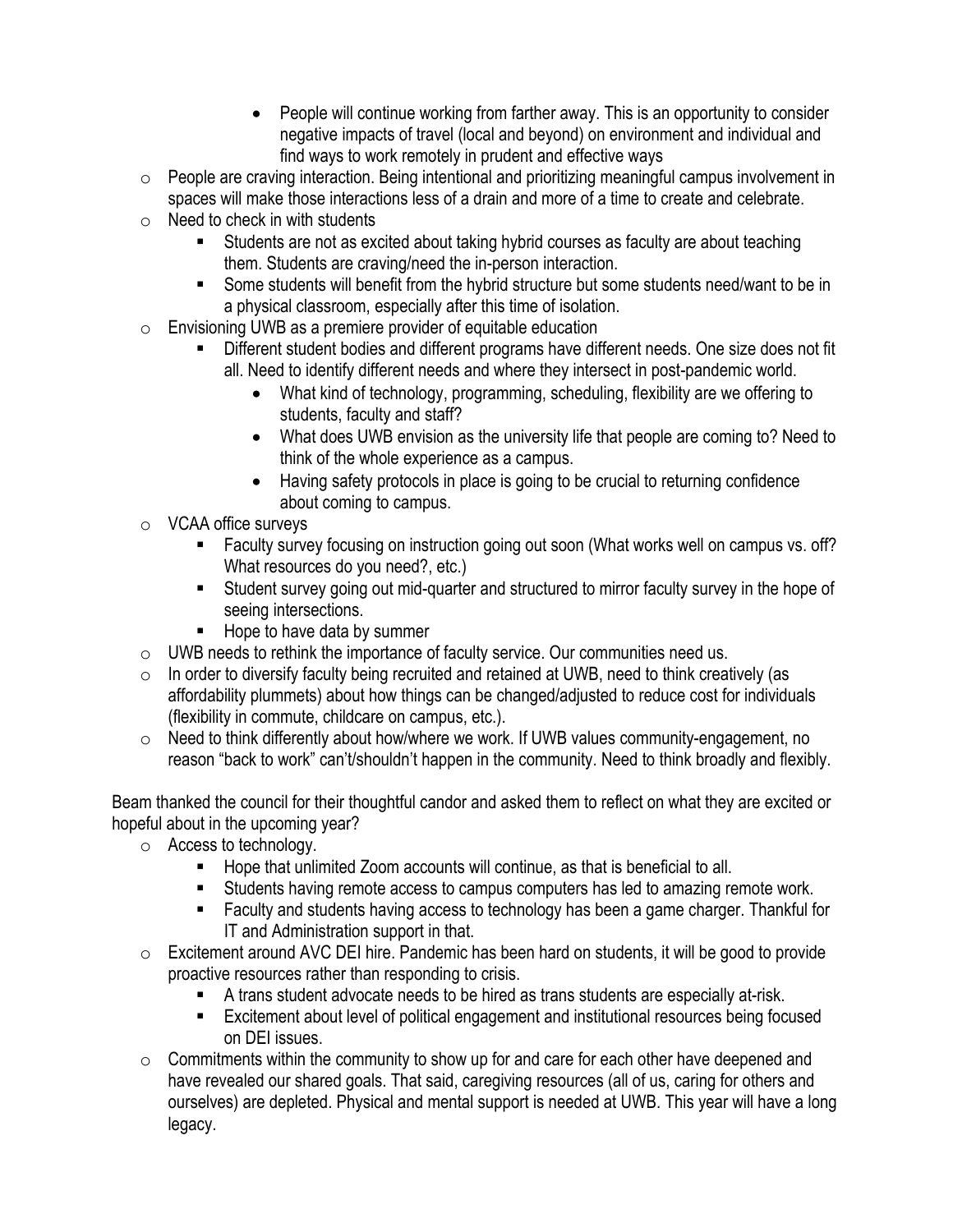Beam thanked the council and encouraged any further thoughts/feedback be sent/directed to her.

# **Presentation of Ballot Results for the Vote on Banning Online Proctoring**

Keith Nitta, Chair, GFO

Nitta summarized results of Mar 2021 faculty vote on online proctoring policy: 111 votes (quorum met), policy passed 66 yes to 45 no (59.46% to 40.54%)). Results are closer than Jun 2020 vote on policy: 99 votes, policy passed 71 yes to 22 no (76.34% to 23.66%). GFO officers and VCAA met with UWB Chancellor to discuss results and concerns. Chancellor reached the following decisions:

- $\circ$  Due to significant concerns raised by STEM-CSS and School of Business, wording of will go back to original (June 2020) iteration to include blanket exemption for fully online programs.
- o Ban will sunset in 2 years (Fall 2021-Sum 2023), GFO will reassess at the point.
- $\circ$  Schools and VCAA office will implement initiative to support faculty in finding/creating alternative ways to assess students that doesn't involve online proctoring. Over next 2 years, initiative should undercover the needs of faculty.

Nitta stated that the VCAA is drafting language for an announcement set to go out to campus soon. He then opened the discussion to the council for feedback/questions:

#### **Discussion/Feedback:**

- Chancellor's compromise offers opportunity for GFO and VCAA office to partner and build support for faculty. Also recognizes that there are program and graduation requirements for which exceptions must be made.
- Idea is that schools/program would propose what they need to build capacity for equitable assessment and VCAA's office (if run from there) would provide support, beyond technology needs
	- **EXECT** Important that schools/units understand what equitable assessment is so they know what to ask for
- UWB also needs to reimagine how students are assessed when entering the university. Serious equity concerns (example: a master's student tested into a class they were qualified to teach)
- Conversations around online proctoring have brought further concerns (student and faculty) to light and made us think differently. GFO is not a policing organization but can share norms and establish expectations about what its means to be UWB faculty.
- Online proctoring started the conversation but equitable assessment is the bigger, broader framework.

## **Update on COVID P&T Statement**

Naranjo updated council that working draft of statement is being reviewed by CAD tomorrow, no major changes or push back expected. Once back from CAD, EC will review proposed updates/changes and plan to vote on statement in Apr 20 EC meeting. Statement will go out to colleagues/schools for P&T files going through in Sum 2021. Naranjo opened discussion to EC, requesting feedback to take forward to CAD:

#### **Discussion:**

• Plan is to work on guidance document after gathering CAD feedback as to what will be helpful